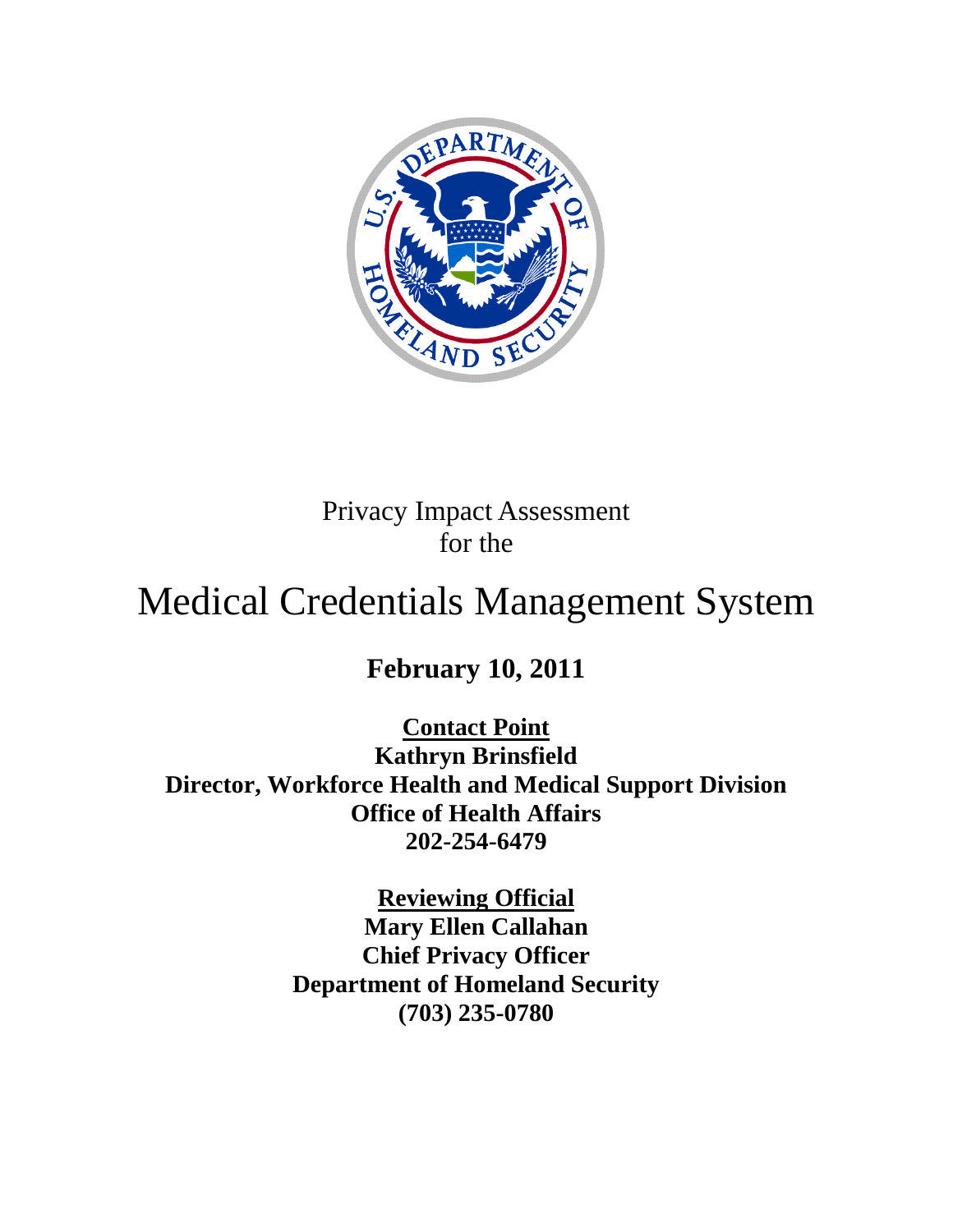

# **Abstract**

The Department of Homeland Security (DHS) Office of Health Affairs (OHA) is instituting a centralized medical credentialing system for DHS employees that provide health care services as part of their job and the Components' mission or incidental to their ongoing operations. The purpose of the program is to formalize a process for verifying DHS employee (applicant) qualifications, licensure information, and relevant health care provider data. In accordance with the DHS Directive 248-01, Medical Quality Management, the Assistant Secretary for Health Affairs and Chief Medical Officer (ASHA/CMO) is responsible for developing a centralized credentials management system for approving credentials for DHS employee medical care providers. The credentialing process will include the collection of and maintenance of information related to professional education, state license number(s), national registry certification, board certification, training and other pertinent information related to medical care practices. OHA conducted this privacy impact assessment (PIA) because the medical credentials management system will collect and maintain personally identifiable information (PII) on DHS medical care providers.

### **Overview**

The purpose of the program is to establish a medical credentialing system within OHA for DHS employees that provide health care services as part of their job and the Components' mission or incidental to their ongoing operations. The OHA, Workforce Health and Medical Support Division will own and operate the activities of this program, to include the development of a database to input and maintain medical credentialing information on those DHS employees (applicants) requesting verification of medical credentials. The Assistant Secretary for Health Affairs and Chief Medical Officer (ASHA/CMO) as per DHS Delegation 5001 and Directive 248-01, Medical Quality Management (MQM) Program has delegated authority to exercise oversight of all medical and public health activities of DHS, and to ensure the MQM program is appropriately implemented within the Components providing health care services and consistently applied across the Department. A key element of the MQM program is the development of a centralized medical credentialing program that will formalize a process for verifying applicant qualifications and licensure information.

DHS Medical Credentialing information will be collected on a credentialing form completed by the applicant, who must be a DHS employee. The applicant completes the credentialing form to include name, duty location and provides a photocopy of current licenses, certifications, and/or registrations relevant to their individual training and status (See Appendix I, EMS or Health Care Provider Credentialing Forms). The applicant then forwards the credentialing form to his/her Component where the authorized Component official will endorse the applicant. OHA will receive the credentialing request via the OHA credentialing mailbox at [ohacredentialing@hq.dhs.gov](mailto:ohacredentialing@hq.dhs.gov) and input information into a credentialing spreadsheet and upon purchase, a secure database serving as a repository for all applicants applying to be credentialed. Although there are inherent privacy risks associated with the collection and maintenance of applicant medical credentialing information, it is essential that this information be collected in order to verify that the applicant is in good standing to practice and provide medical care for, or on behalf of DHS. OHA will verify a specific credential(s) with the identified institution or entity that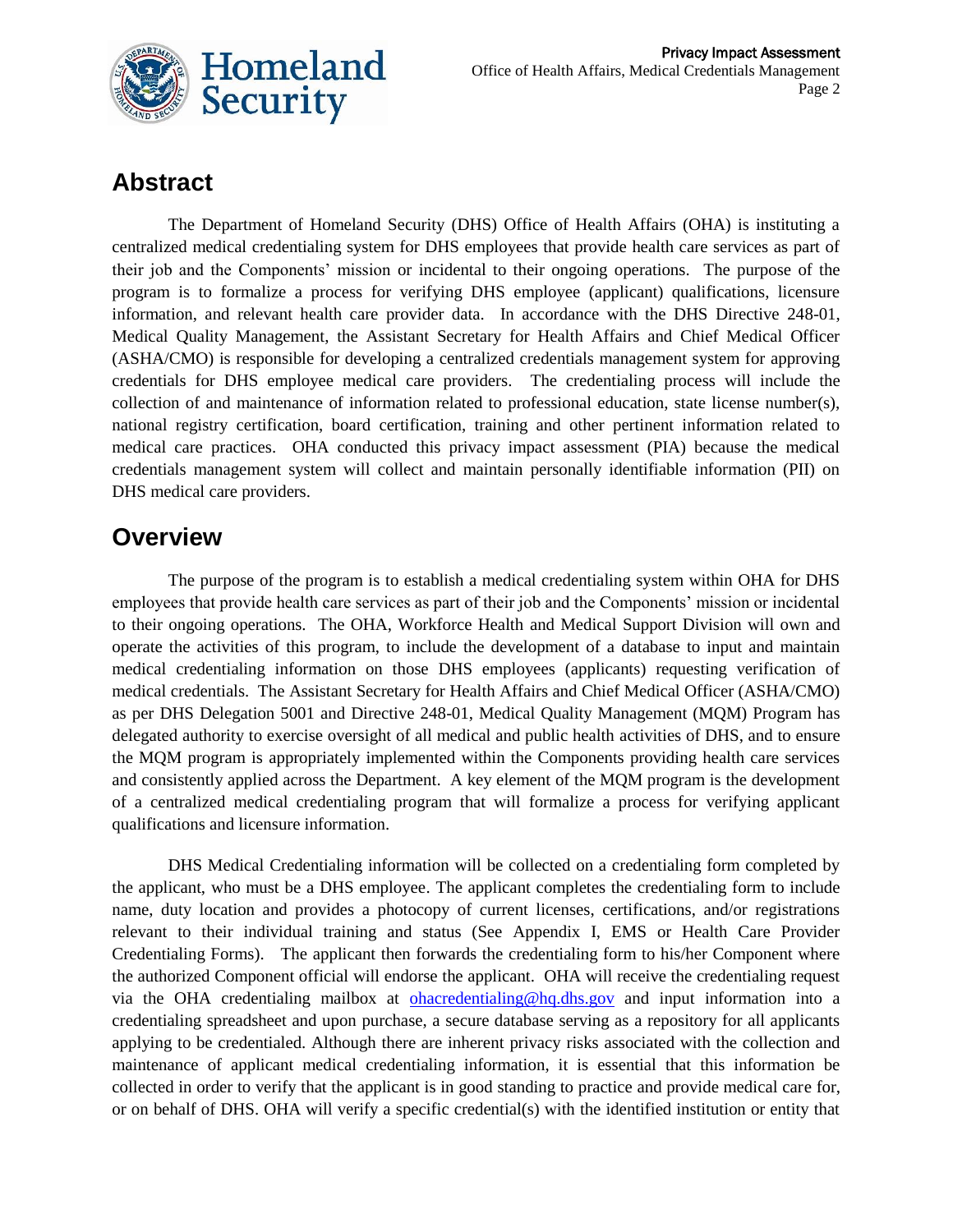

provided the credentials (Primary Source) to determine the accuracy of a qualification reported by the individual health care practitioner. For example, Emergency Medical Service (EMS) medical care providers will be verified against the National Registry of Emergency Medical Technicians (NREMT) and Registered Nurses will be verified by the respective state license agency. Additionally, all applicants will be verified against the National Practitioner Data Bank (NPDB) and Healthcare Integrity and Protection Data Bank (HIPDB) for any adverse licensure action, paid medical malpractice judgements/settlements, professional society membership actions; professional education and certifications will also be verified with other relevant agencies specific to the professional level of the applicant.

Designated OHA employees will manage all credentialing files, maintain them in a secure room and/or locked file cabinet with limited access, and ensure appropriate access controls and password protections are established and implemented in the development and implementation of a credentialing management system database. Upon verification of the DHS employee's medical credentials, the DHS medical care provider will be permitted to deliver health care services for, or on behalf of the Department.

Medical credentialing information will be maintained on all DHS health care providers until such time as the member is no longer medically credentialed under DHS, either through retirement and/or duty reassignments. Components will notify OHA via the OHA credentialing mailbox at [ohacredentialing@hq.dhs.gov](mailto:ohacredentialing@hq.dhs.gov) or by telephone regarding a health care providers change in status. In addition, OHA as part of the quality review process will review with Components status of health care providers against those identified on the spreadsheet and/or database annually. OHA will retain all historical files (either paper or electronic) on credentialed DHS medical care providers until such time as they are no longer eligible (e.g., retire, transfer or change in position) to be credentialed. OHA will follow OPM/GOVT-1 guidance for retention and disposal, items a - c for handling of both electronic and paper credentialing files. Any unauthorized access to either the paper or electronic files will be tracked by audit trails of attempted access to the system.

### **Section 1.0 Authorities and Other Requirements**

### **1.1 What specific legal authorities and/or agreements permit and define the collection of information by the project in question?**

The ASHA/CMO leads OHA and has primary responsibility within the Department for "ensuring internal and external coordination of all medical preparedness and response activities including training, exercises, and equipment support". See Section 516 (c) (3) of the Post Katrina Emergency Management and Reform Act, P.L. 109-295, 6 U.S.C. 321e(c). In addition, the Secretary has delegated to the ASHA/CMO responsibility for providing oversight for all medical and health activities of the Department, reference Delegation to the Assistant Secretary of Health Affairs and Chief Medical Officer, No. 5001 (signed July 28, 2008). As per Directive 248-01, Medical Quality Management (MQM) Program, the ASHA/CMO develops a centralized credentials management system and approves credentials for all healthcare personnel of any DHS Component.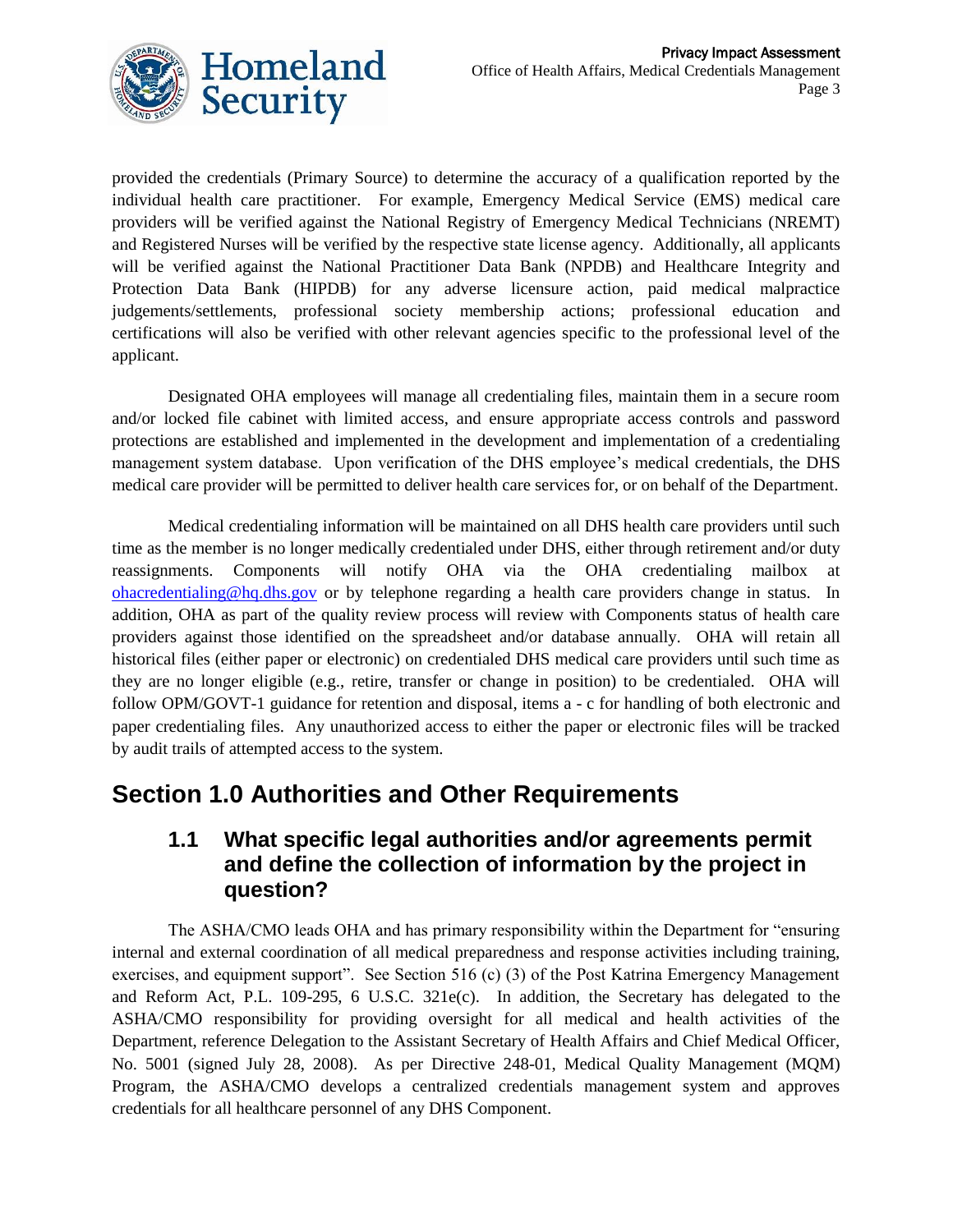

The project will not collect Social Security numbers as part of the medical credentialing process; information collected will be relevant to medical credentialing and available to query as part of the verification process on publicly available websites designated for such purposes (e.g., NPDB/HIPDB, NREMT, State License and certification sites).

### **1.2 What Privacy Act System of Records Notice(s) (SORN(s)) apply to the information?**

Medical credentialing information collected from eligible applicants requesting a DHS medical credential will be conducted in accordance with and under OPM/GOVT-1, General Personnel Records (71 FR 35356).

### **1.3 Has a system security plan been completed for the information system(s) supporting the project?**

No. Initially all relevant data elements and medical credential information for applicants will be captured in a spreadsheet until the technology solution is determined whether it be as an in-house database development or commercial-off-the-self (COTS) product. The database will reside on the OHA shared drive, with limited user access enforced by passwords that will be required to view and/or query the database files. The OHA shared drive resides on the certified and accredited unclassified local area network. Upon migration to either an in-house database or COTS product, OHA will work with OCIO and Security Compliance Office to build a System Security Plan and Certification and Accreditation of the identified system if required.

### **1.4 Does a records retention schedule approved by the National Archives and Records Administration (NARA) exist?**

Information collected is covered under OPM/GOVT-1, General Personnel Records and retention of files will follow General Schedule 1, Civilian Personnel Files, Section 1, Official Personnel Folder (OPF) and Section 29, Training Records.

OHA will manage and retain medical credentialing files (paper and electronic) in a locked file cabinet or locked room and only those requiring access to those files will be granted access. Workforce Health and Medical Support Division will maintain a current list of members designated to have access to medical credentialing files. Electronic records are protected by restricted access to the database or equivalent system through identified OHA administrators or others with a need to know. Each user will have a protected password to view and/or query the database files.

Components will follow the same practices for securing both paper and electronic files to include any specific internal Component policy guidance.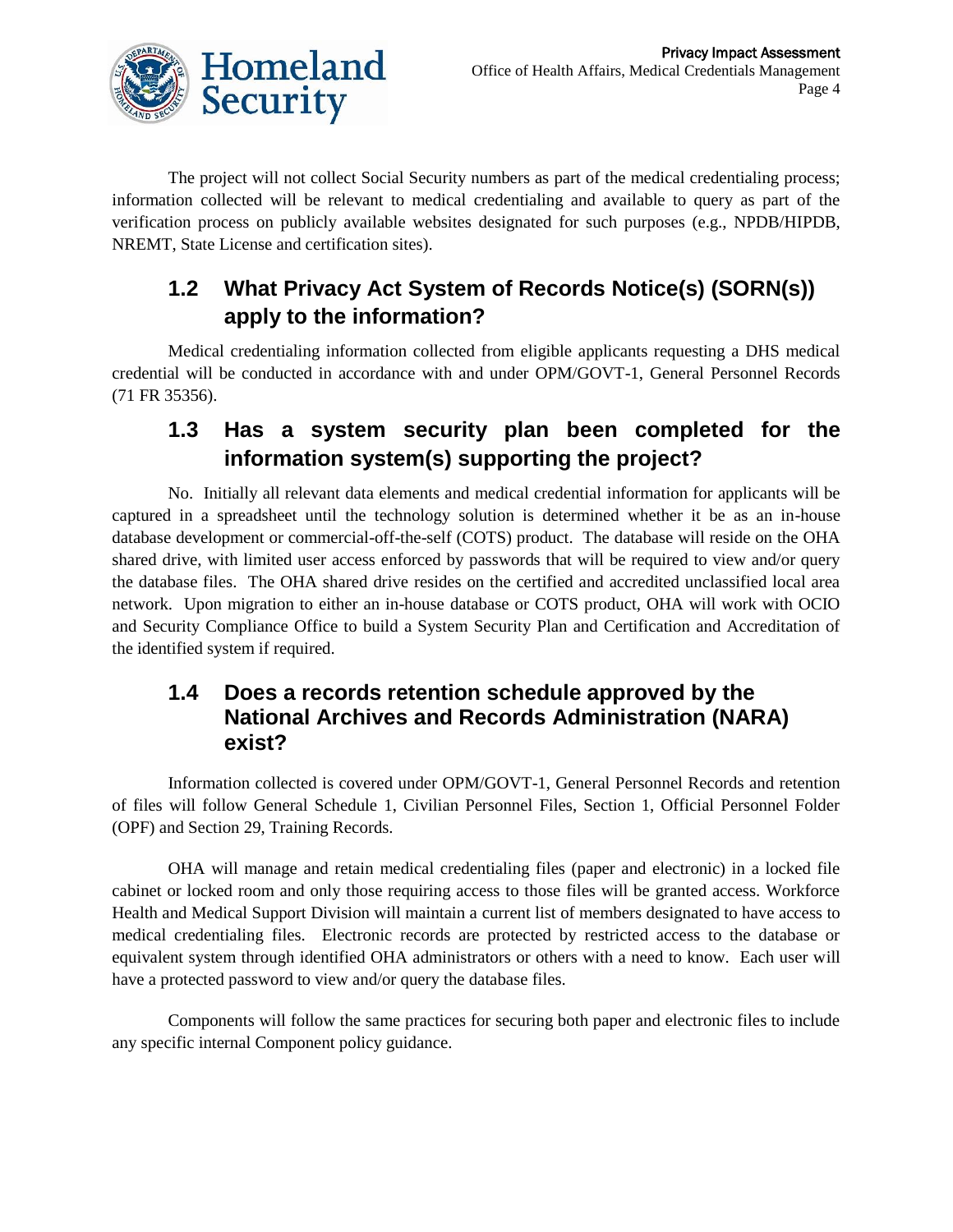

### **1.5 If the information is covered by the Paperwork Reduction Act (PRA), provide the OMB Control number and the agency number for the collection. If there are multiple forms, include a list in an appendix.**

The information maintained in the medical credentialing management system is not subject to the requirements of the PRA because it pertains only to DHS employees.

# **Section 2.0 Characterization of the Information**

#### **2.1 Identify the information the project collects, uses, disseminates, or maintains.**

Information collected on DHS employees who are health care providers includes, but is not limited to name, duty location, address, telephone number, and documents that support qualifications and other credentials (licenses, certifications and/or registrations, relevant training and experience) necessary to perform designated medical services.

In the verification process for medical credentials, OHA designated staff will make contact either by telephone or publicly available websites to verify credentials with information that was provided by the applicant (e.g., [www.nremt.org](http://www.nremt.org/) provides a link to check status of nationally certified EMS professionals either by state of EMTs residence, first and last name or by individuals national registry number). Applicants' verification data will be entered into the credentialing spreadsheet and will include OHA contact working credentialing package, verification contacts, date and times, where information was verified, notation of any scanned documents received from credentialing agency(s), final determination of package (approval/disapproval), and status as a DHS health care provider. All verification information will be maintained should questions arise regarding the applicants' credentialing package (credentialing form and supporting documents).

Upon applicant verification and approval, OHA approves the DHS health care provider to deliver health care services for, or on behalf of the Department. The health care provider name, Component, license level, identification number, additional permitted skills (list), DHS provider effective date and expiration date will be entered into the centralized medical credentials spreadsheet and/or database for tracking.

### **2.2 What are the sources of the information and how is the information collected for the project?**

The DHS employee will submit a completed credentialing form and request for consideration as a DHS health care provider and will include supporting documents related to medical credentials. Information submitted to OHA will be entered into a credentialing database for internal use by OHA only. As part of the medical credentialing process, OHA will verify the applicants' professional background and licensing information through publicly available web-sites. The areas include, but not limited to: direct correspondence, telephone verification, reports from professional organizations and public web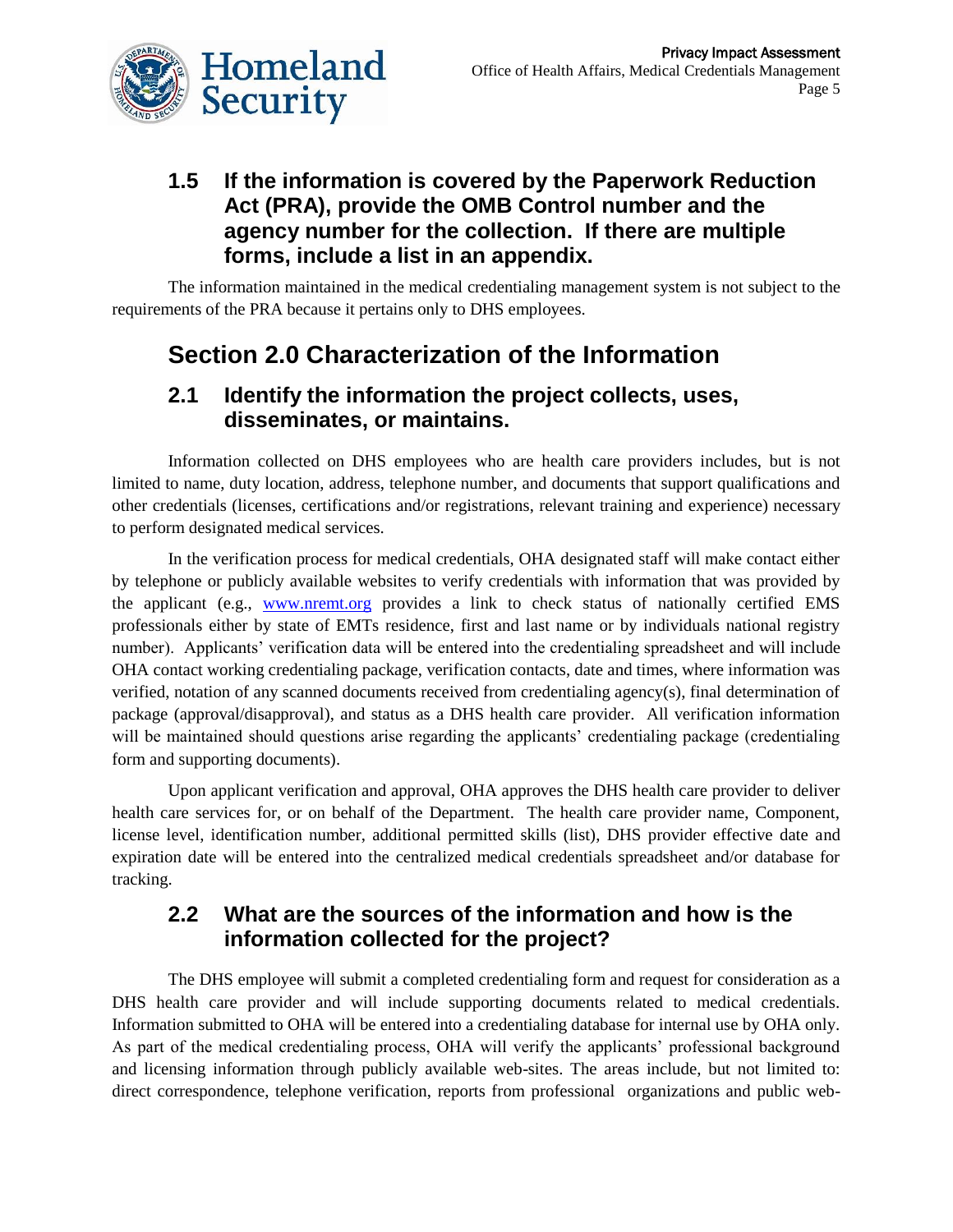site verification (medical education, board certifications, state medical licenses for physicians, National Council of State Boards of Nursing, National Registry of Emergency Medical Technicians (NREMT); Department of Health and Human Services, National Practitioner Data Bank (NPDB) and Healthcare Integrity and Protection Data Bank (HIPDB); Department of Justice, Drug Enforcement Administration (DEA) for licensing, registered to dispense controlled substance in the course of professional practice). As part of the credentialing process it is essential for OHA to exercise primary source verification to ensure that the applicant is in good standing to practice within their scope and adheres to applicable federal, state and professional agencies/organizations requirements and standards.

Information collected will be used solely for purposes of verification (either in writing or by phone) to the respective professional body(s) prior to approval as a DHS health care provider.

### **2.3 Does the project use information from commercial sources or publicly available data? If so, explain why and how this information is used.**

As discussed in 2.2, publicly available data is used to verify professional medical background and licensing information. In accordance with DHS Instruction 248-01-001, Medical Quality Management, Item VI, Section O, Credentialing Process, the applicant in request of a DHS medical credential provides OHA with the information knowing that specific references will be verified to ensure legitimacy of the employee and that they are in good standing within their respective profession and medical practice. By signing the credentialing form, the DHS employee (applicant) consents to and as noted, "understands that all information on this application is correct to the best of my knowledge and is subject to verification" and as noted under the Privacy Act Statement which addresses the authority, purpose, routine uses as per OPM/GOVT-1, General Personnel Records, and disclosure of how information will be utilized.

### **2.4 Discuss how accuracy of the data is ensured.**

The DHS Employee who is applying to be a DHS credentialed health care provider will submit medical credentialing information on the credentialing form through the DHS Component. OHA will utilize the applicant credentialing information to conduct license, certification and/or registration verification. Any discrepancies noted would be based on the applicant providing inaccurate information on the form or potential of the license, certification and/or registration agency having incorrect information. If unable to complete the verification process, OHA will refer back to the applicant and request that they correct information with the respective agency and subsequently resubmit updated information back to OHA. For OHA to ensure accuracy when transcribing information into the database, keeping original documents provided by the applicant will serve as a historical reference file. Components will notify OHA via the OHA credentialing mailbox at [ohacredentialing@hq.dhs.gov](mailto:ohacredentialing@hq.dhs.gov) or by telephone regarding a health care providers change in status. In addition, OHA will review with Components status of health care providers against those identified on the spreadsheet and/or database annually.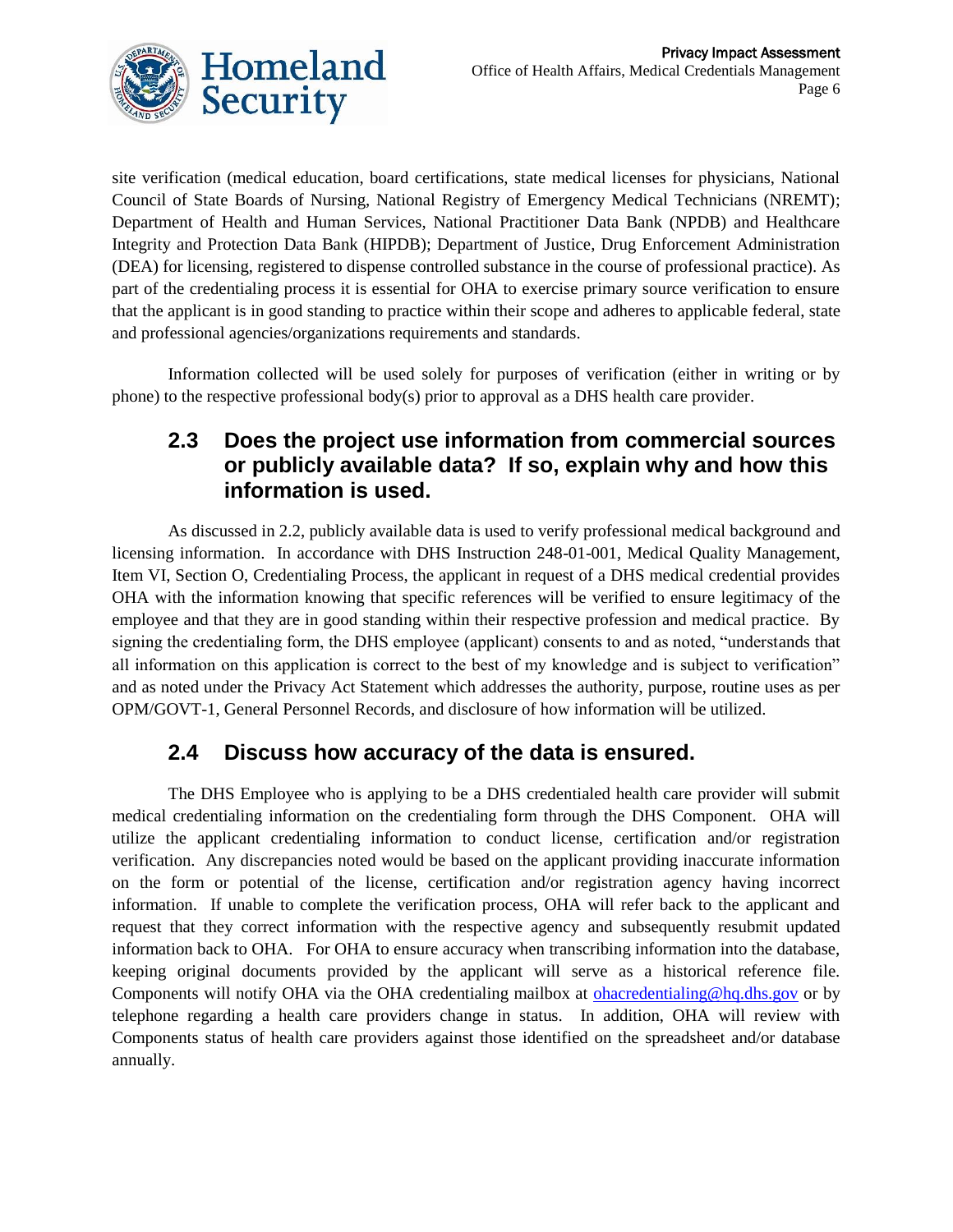

### **2.5 Privacy Impact Analysis: Related to Characterization of the Information**

**Privacy Risk:** There is a risk that more information than is necessary is collected for the purpose of verifying an applicant's medical credentials prior to approval as a DHS health care provider.

**Mitigation:** In the process of implementing the DHS Instruction 248-01-001, Medical Quality Management, OHA outlined steps to the credentialing process and identified the relevant and necessary data elements required to verify an applicant's medical credentials and have been limited to the forms as seen in Appendix I. No collection of SSN is required.

Collection of credentialing information is relevant and appropriate to the medical credentialing process. OHA will collect data elements for two types of Health Care Providers, EMS and Physicians, Pharmacists, Nurse Practitioners, Physician Assistants and Registered Nurses. DHS Employees who are medical care providers will submit the credentialing form to include all relevant supporting documents. OHA will verify credentials information provided by the applicant. The verification process for EMS medical care providers is limited to NREMT and state licensing agencies (if applicable) to verify credentials where as "health care providers" (physicians, pharmacist, nurses, other) require a more indepth verification based on the professions requirements (e.g., Physician verification may include, but not limited to, post graduate, residency, state license, national certification/registration, Federal DEA/State CSR and basic and advanced life support training).

Data quality and integrity will only be as good as what was provided by the applicant on the credentialing application form. If noted inconsistencies, OHA will contact the applicant for clarification and/or request that the applicant correct records with the professional agency and then resubmit credentials package for consideration. OHA will have limited assets working credentialing issues and will implement an audit of records at least annually and/or every two years at renewal of DHS health care provider status. Integration of the audit and quality reviews will ensure that both DHS Component and OHA records are consistent and correctly reflect those members authorized as valid DHS health care providers.

# **Section 3.0 Uses of the Information**

### **3.1 Describe how and why the project uses the information.**

In accordance with the DHS Directive 248-01, Medical Quality Management, it is a requirement for DHS medical care providers to be medically credentialed prior to being allowed to provide designated medical services. The collected credentials information will be utilized for verification of an individual's professional and medical background to ensure there is no known medical liability/malpractice, scope of practice or licensing concerns. Should derogatory information or questions arise over clinical privileges or revoked or denied license or certifications regarding an applicant, OHA would contact the Component Supervisor to address such matters. In accordance with DHS Instruction 248-01-001, Medical Quality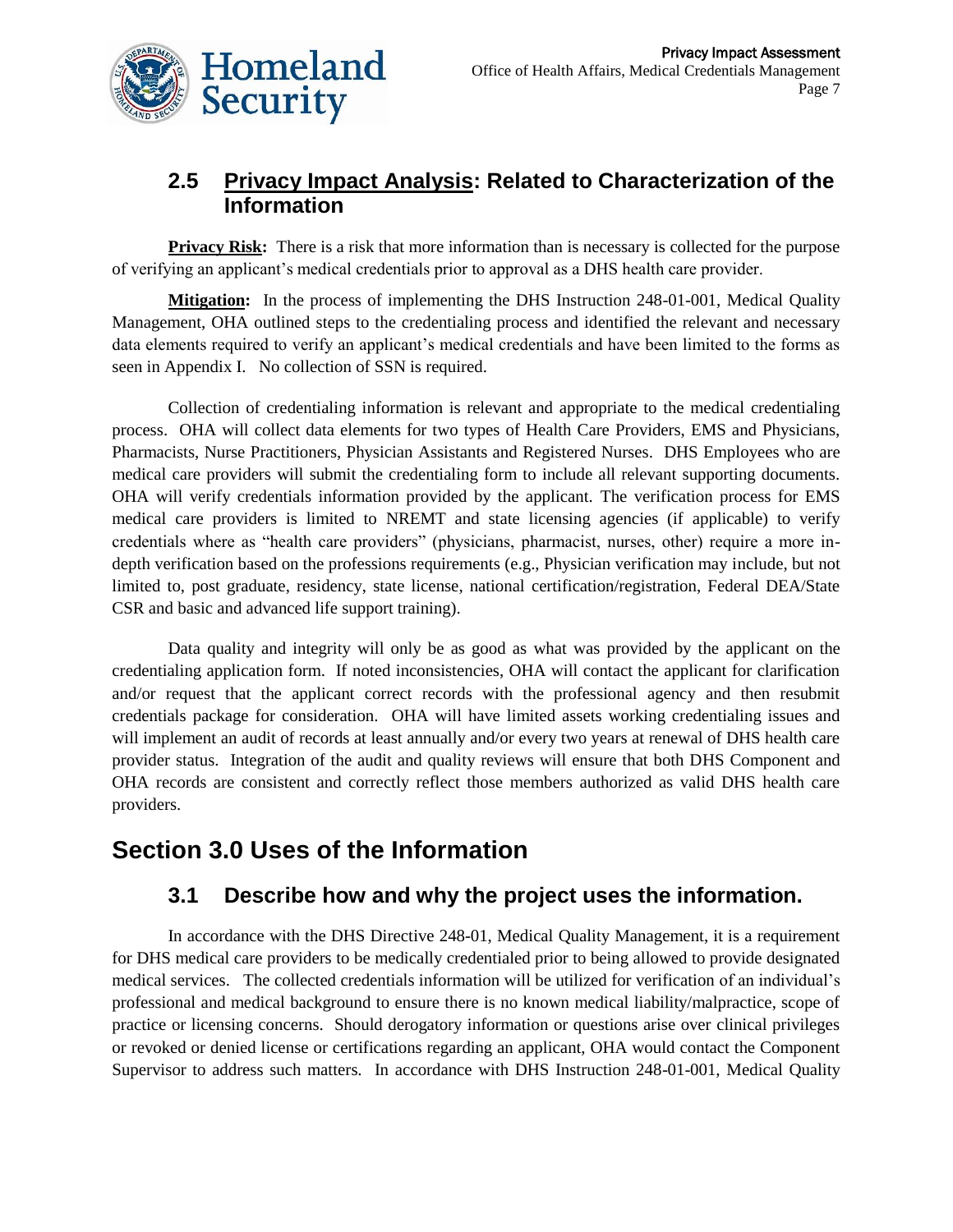

Management, item VI, Section O Credentialing Process, appropriate measures will be addressed regarding failure of a DHS employee to meet qualifications.

### **3.2 Does the project use technology to conduct electronic searches, queries, or analyses in an electronic database to discover or locate a predictive pattern or an anomaly? If so, state how DHS plans to use such results.**

All verification documents will be maintained by OHA either electronically or paper. OHA will have the capability to query the credentialing database for total numbers of care providers throughout DHS, breakdown by Component, profession specific and for tracking and trending credential effective dates and to identify those close to expiration. Tracking of expiration dates will serve as a reminder to OHA and the Components to stay ahead of the credentialing requirements to ensure no lapses in "valid" DHS credentials occur. Having an expired status as a DHS health care provider may impact the DHS mission and the medical care provider's ability to provide medical services for, or on behalf of DHS.

### **3.3 Are there other components with assigned roles and responsibilities within the system?**

No intra-Departmental sharing of information will occur. DHS employees who are health care providers will submit an application for consideration as a DHS health care provider to OHA. OHA will conduct primary source verification based on the information provided by the applicant on the credentialing form. DHS employee information will be captured in a database that will only be accessed by designated OHA employees performing primary source verification. Only designated OHA staff will manage and have access to the credentialing database. Inquires on whether a DHS health care provider is a valid DHS health care provider will be directed to OHA either by telephone or through the designated OHA Credentials mailbox (ohacredentialing@hq.dhs.gov).

### **3.4 Privacy Impact Analysis: Related to the Uses of Information**

**Privacy Risk:** There is a potential risk that the DHS health care provider database has incorrect information associated with it.

**Mitigation:** DHS Component Heads will be responsible for the internal credentialing process within their Component. A system of checks and balances will be established to ensure that DHS health care providers under their purview have the approved DHS health care provider credentials. Upon verification and approval by OHA, the DHS health care provider will be issued a provider number, which will be tracked at OHA and at the Component level. Components will notify OHA via the OHA credentialing mailbox at **ohacredentialing@hq.dhs.gov** or by telephone regarding a health care providers change in status. At least annually, OHA and DHS Components will review records on those members authorized as a valid DHS health care provider. Any discrepancies noted will be acted upon and corrected immediately.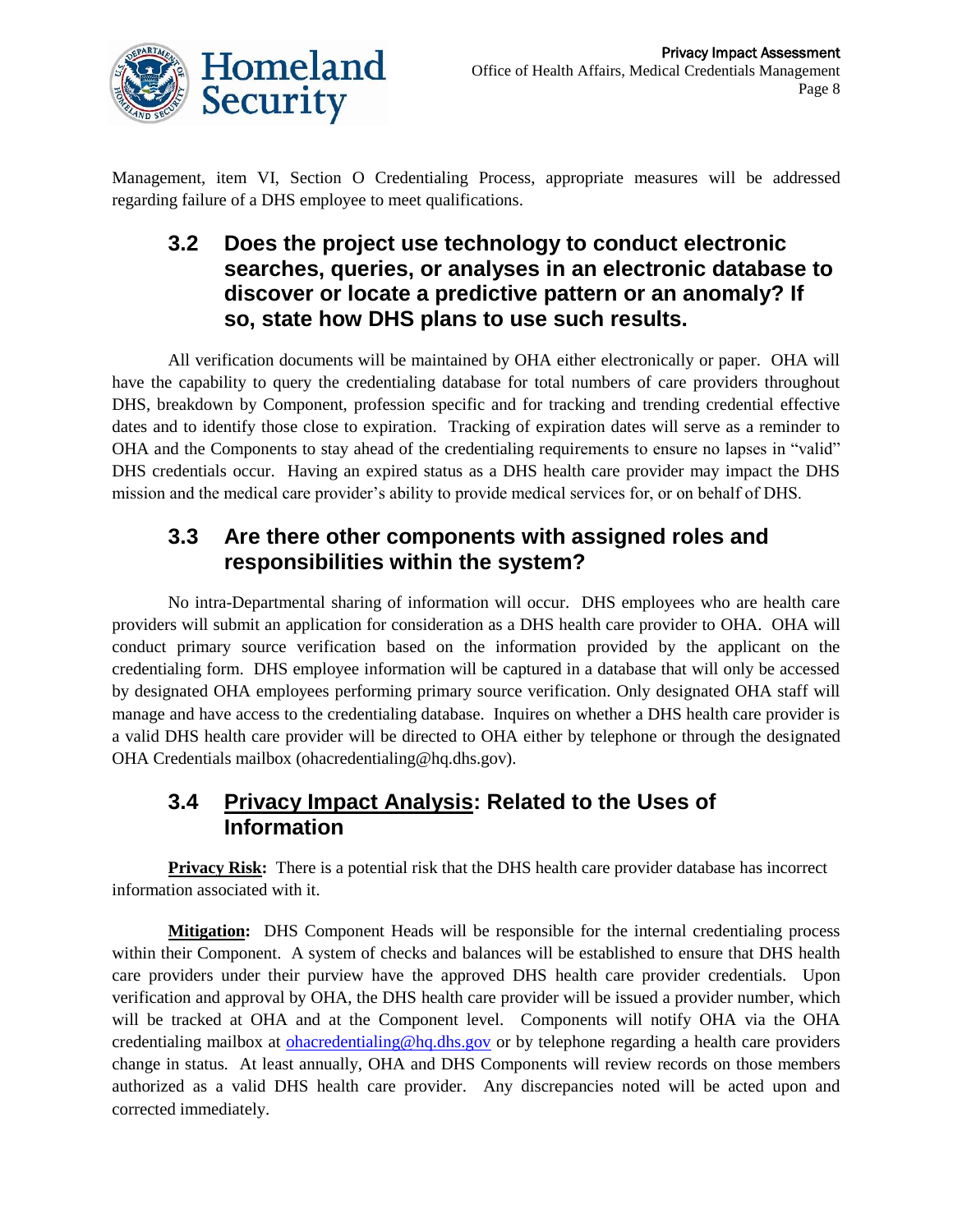

# **Section 4.0 Notice**

### **4.1 How does the project provide individuals notice prior to the collection of information? If notice is not provided, explain why not.**

The credentialing form explicitly addresses the intended purpose and routine uses of the provided credentialing information and the applicant signs acknowledging the Privacy Act Statement and that the information provided is correct and is subject to verification.

### **4.2 What opportunities are available for individuals to consent to uses, decline to provide information, or opt out of the project?**

An individual consents to uses of their information by signing the statement on the credentialing form which states, "I understand that all information on this application is correct to the best of my knowledge and is subject to verification." In addition, as noted in the Privacy Act Statement on the credentialing form, furnishing the information is voluntary; however, failure to furnish the information will prevent DHS from permitting the applicant to function as an authorized DHS medical care provider.

# **4.3 Privacy Impact Analysis: Related to Notice**

**Privacy Risk:** There is a risk that an applicant may be unaware as to how their information will be used.

**Mitigation:** Applicants are given many forms of notice regarding the purpose and use of their information. Specifically, as part of the application process, each applicant will review the Privacy Act Statement at the bottom of the credentialing form which addresses the authority, purpose, routine uses as per OPM/GOVT-1, General Personnel Records, and disclosure of how information will be utilized. In addition, the applicant signs the form attesting that they "understand that all information on this application is correct to the best of my knowledge and is subject to verification." Further, this PIA, and the OPM/GOVT-1 SORN provides notice. Accordingly, the risk that individuals are unaware about the collection and use of their information is minimal.

# **Section 5.0 Data Retention by the project**

### **5.1 Explain how long and for what reason the information is retained.**

OHA will retain and manage active files on DHS Employees serving as a valid DHS health care provider throughout the credentialing coverage. DHS health care providers will be required to renew their credentialing verification every two years (this aligns with NREMT and other licensing agencies on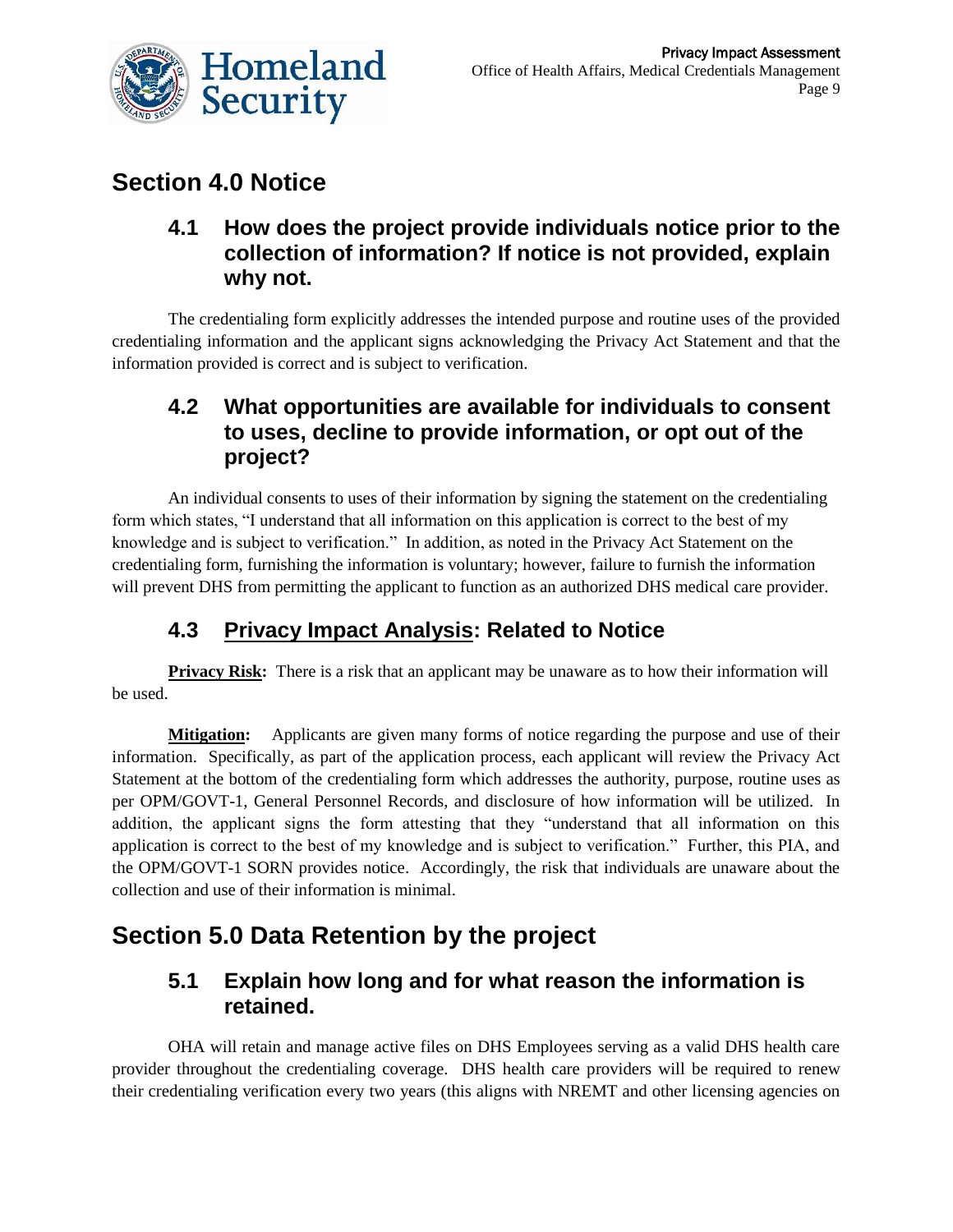

renewal of professional licensure). Renewal will consist of the same requirements outlined for initial verification, health care providers will be required to submit a new credentialing form to include supervisor signature. As part of the renewal process applicants will be given one month past the expiration date to allow for any delay in processing time through the respective licensing agencies. It is highly encouraged that Components implement an internal process for monitoring and tracking individual medical care providers under their purview for required training and expiration dates of professional licenses, credentials and/or registrations as appropriate. OHA will also internally track and query the credentialing database for expiration status and follow up as needed with the respective Component regarding health care provider status. OHA will retain all historical files (either paper or electronic) on credentialed DHS medical care providers until such time as they are no longer eligible (e.g., retire, transfer or change in position) to be credentialed and serve as a valid DHS health care provider. Components will notify OHA via the OHA credentialing mailbox at [ohacredentialing@hq.dhs.gov](mailto:ohacredentialing@hq.dhs.gov) or by telephone regarding a health care providers change in status. In addition, OHA will review with Components status of health care providers against those identified on the spreadsheet and/or database annually. OHA will follow OPM/GOVT-1 guidance for retention and disposal, items a - c for handling of both electronic and paper credentialing files.

### **5.2 Privacy Impact Analysis: Related to Retention.**

Privacy Risk: There is risk that credentialing information is out-of-date and no longer accurate (e.g., lapse in license, certification and incomplete training requirements making the employee no longer eligible for a credential and to provide care for, or on behalf of DHS) or that too much information is retained.

**Mitigation:** In accordance with DHS Instruction 248-01-001, Medical Quality Management (MQM), DHS Component Heads ensure that employees have the qualifications and other credentials (licenses, certifications and/or registrations, relevant training and experience) necessary to perform designated medical services before they are permitted to deliver health care services for, or on behalf of the DHS. It is highly encouraged that Components implement an internal process for monitoring and tracking individual medical care providers under their purview for required training and expiration dates of professional licenses, credentials and/or registrations as appropriate. OHA will also internally track and query the database for expiration status and follow up as appropriate with the respective Component. OHA will also create a "red flag" mechanism for which to track those individuals soon to expire (e.g., 3-4 month window). DHS medical care providers are required to resubmit credentialing information for reverification and renewal every two years. DHS Component Heads and OHA will collectively work together to ensure that DHS medical care providers submit for re-verification early to avoid invalid status as a DHS health care provider or lapse in license renewal status.

Medical credentialing information will be retained on the DHS health care provider during the time they are actively providing medical care services for, or on behalf of the Department and pertinent to their current assigned duties. Components will notify OHA in writing that the provider is no longer required to hold a valid DHS health care provider credential. The medical credentialing database will reflect "inactivation." All historical files will be either destroyed or processed in accordance with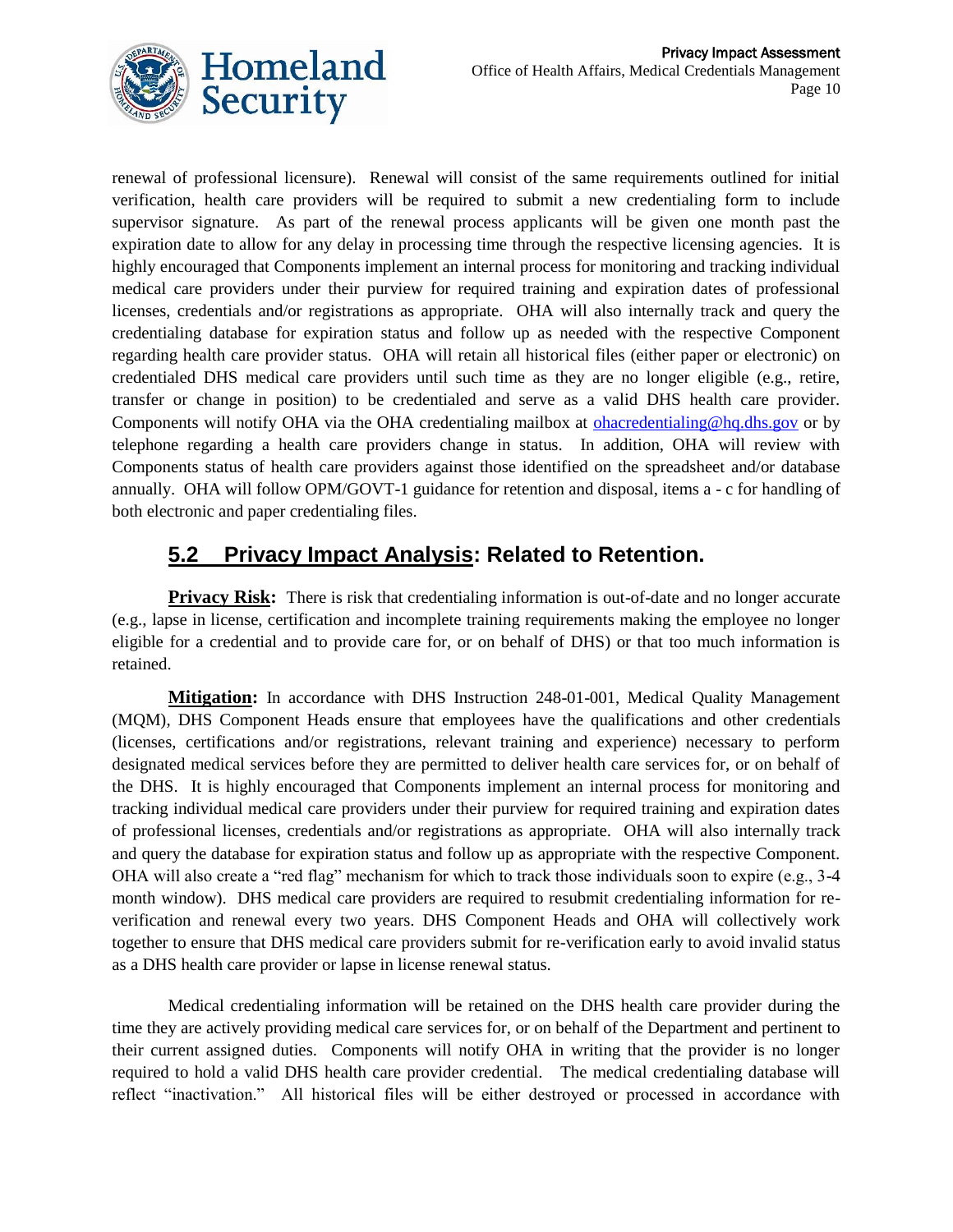

OPM/GOVT-1, General Personnel Records, Retention and Disposal. Annual audits will be conducted with designated Component heads to validate DHS health care providers against Component internal files to prevent possible invalid DHS credentials. OHA will retain only active medical credentialing files; all files will be in a secure location, and/or locked file cabinet with only designated access; the credentialing database will be password protected and limited access by those with a need to know status.

# **Section 6.0 Information Sharing**

### **6.1 Is information shared outside of DHS as part of the normal agency operations? If so, identify the organization(s) and how the information is accessed and how it is to be used.**

The OHA credentialing process may require that external entities such as professional institutions, licensing and certification agencies be contacted as part of the verification process. In some instances only web-based sites will be utilized to verify the applicants license number, certification and/or registration. The sharing of information with external entities will be limited to providing applicant name, dates and license, certification and/or registration numbers as part of the verification process (no list of names will be submitted, verification will be on an individual basis). The designated OHA staff working credentials will create a tracking log of all contacts, recording names, date and time.

For routine purposes there would be no requirement to disclose or share information on DHS health care providers outside of DHS channels. Should another agency contact OHA to inquire about whether a DHS health care provider is credentialed, OHA will only verify that the member has a valid DHS credential to provide medical care for, or on behalf of DHS. No other release of information would be made.

If a DHS medical care provider was to undergo possible de-credentialing for scope of care and/or standard of care issues, Components may take adverse or disciplinary action(s) as appropriate regarding the individual. There may be a requirement to share information to federal, state, local, and professional licensing boards in the event a DHS medical care provider falsified information, failed to practice to the scope and standard of care as it relates to their skill and professional standards. In alignment with DHS Directive 248-01, Medical Quality Management a peer review would be conducted to determine if the standard of care was met in relation to patient care and competency level.

### **6.2 Describe how the external sharing noted in 6.1 is compatible with the SORN noted in 1.2.**

Routine use ii of the OPM/GOVT-1 SORN allows DHS to disclose information to federal, state, local, and professional licensing boards, employment histories or concerning issuance, retention or revocation of licenses, certifications or registration necessary to practice an occupation, profession or specialty where an employee failed to conform to generally acceptable standards of professional medical practice as to raise reasonable concern for the health and safety of patients in the private sector or from another federal agency.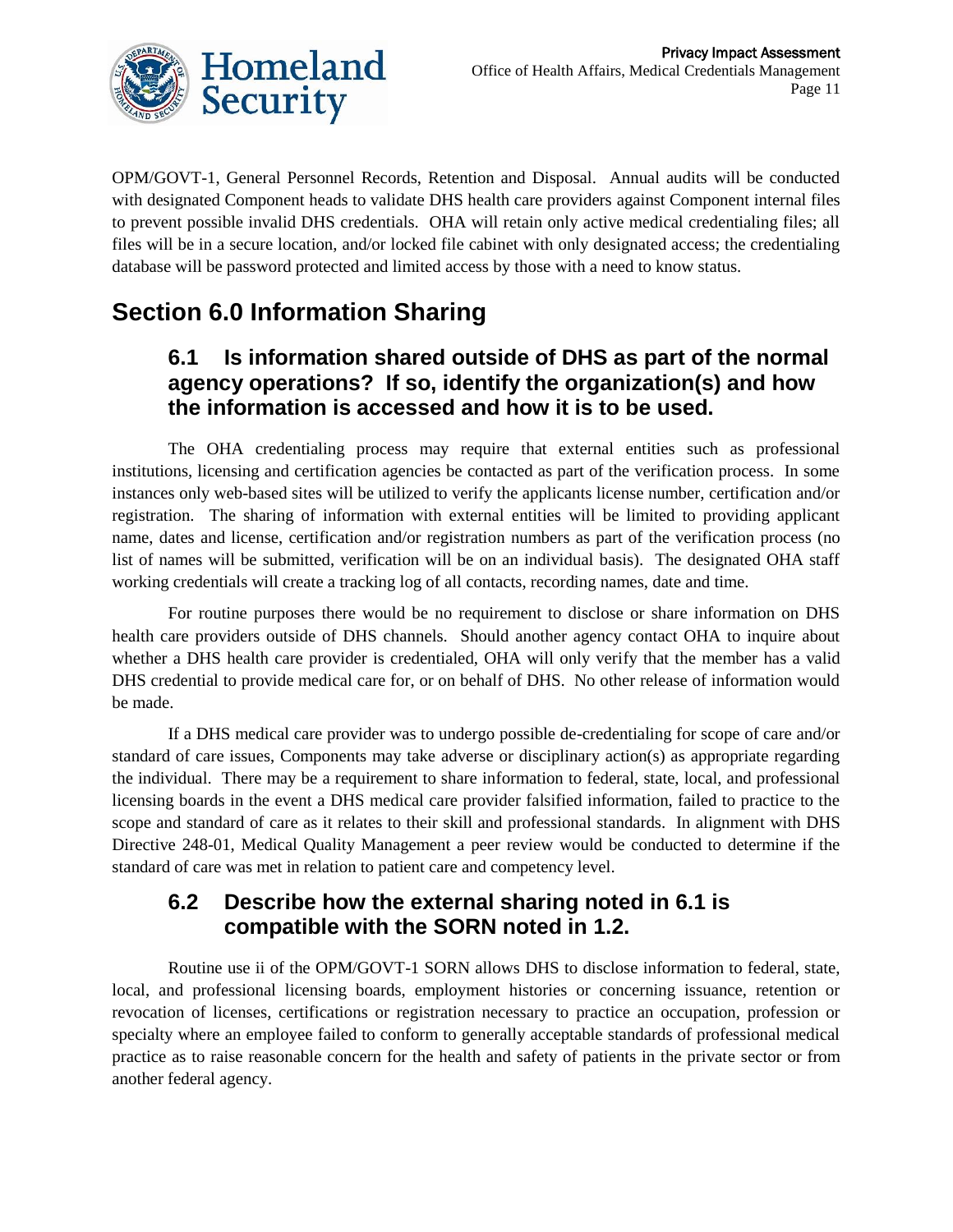

### **6.3 Does the project place limitations on re-dissemination.**

As noted above, information provided above would be for individual cases where notification was made to a licensing agency or the NPDB for purposes related to the provision of care practices, adverse licensure actions, investigations, and other situations that are applicable to scope and standard of care practices. Any initial or ongoing actions against a DHS health care provider will be worked through the Components, ASHA/CMO and legal entities as appropriate.

### **6.4 Describe how the project maintains a record of any disclosures outside of the Department.**

Any release of information/files will be annotated and logged accordingly with who signed them out, to whom, date/time and reason.

### **6.5 Privacy Impact Analysis: Related to Information Sharing**

**Privacy Risk:** As per DHS Instruction, 248-01-001, Medical Quality Management, in accordance with applicable federal law, Components take adverse or disciplinary action(s) as appropriate, this might mean forwarding information to HIPDB/NPDB and professional licensing agency of actions. As noted in 1.2 and 6.2 under OPM/GOVT-1, General Personnel Records, Routine use (ii.) allows DHS to disclose information to federal, state, local, and professional licensing boards, employment histories or concerning issuance, retention or revocation of licenses, certifications or registration necessary to practice an occupation, profession or specialty where an employee failed to conform to generally acceptable standards of professional medical practice as to raise reasonable concern for the health and safety of patients in the private sector or from another federal agency.

**Mitigation:** As noted above there are instances under OPM/GOVT-1, General Personnel Records, Routine use (ii.) which allows DHS to disclose information. Any release of information/files will be annotated and logged accordingly with who initiated the action, person signing them out, date/time, to whom, and for what reason. The log will be maintained in the secure cabinet with medical credentialing files. In the event of a disciplinary and/or de-credentialing action, the respective Component will ensure that appropriate measures are taken notify the professional agencies. If a DHS health care provider is de-credentialed, appropriate actions would be taken to update the credentialing database to reflect deactivation of the health care provider. Log entries would be made to ensure appropriate chain of custody for the de-credentialed health care provider files.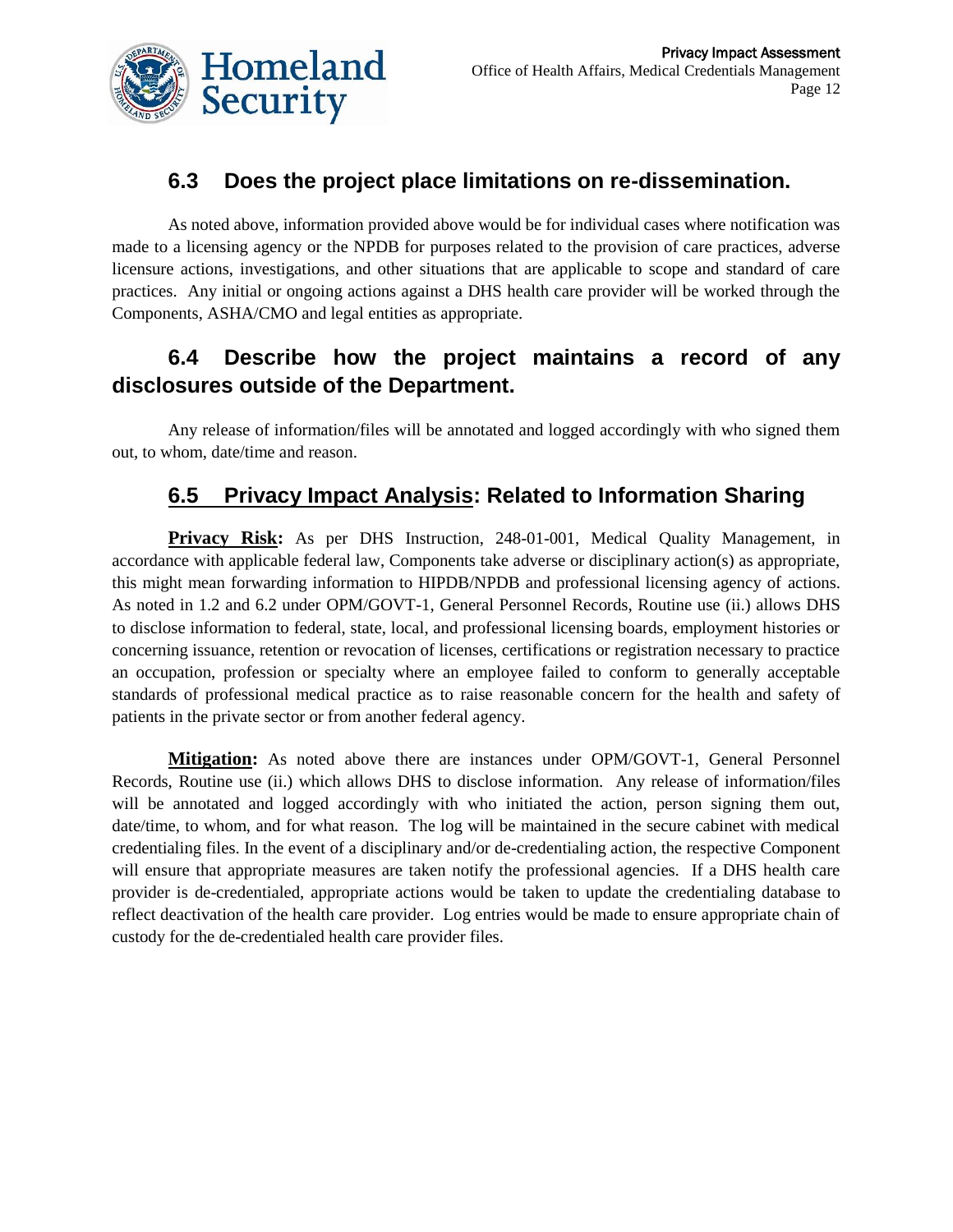

# **Section 7.0 Redress**

#### **7.1 What are the procedures that allow individuals to access their information?**

When a DHS Employee who is a health care provider submits their individual credentials package for consideration, the credentialing form will include a Privacy Act Statement informing the individual that the information collected will be utilized for medical credentialing purposes, to include verification of professional licenses, certifications and/or registrations and reasons for disclosure of information. The Component will retain the original copies of medical credentialing information submitted forward to OHA for consideration. At any time the member may request a copy of their individual credentials file through the authorized Component official to review for content and accuracy. The Component and/or individual DHS health care provider can also submit a formal request through the OHA Credentialing mailbox ohacredentialing@hq.dhs.gov for a copy of credentialing files retained by OHA. Additional avenues for obtaining and requesting personal information can be made formally through the Privacy Act/DHS Freedom of Information Act Officer (FOIA) at www.dhs.gov/foia.

### **7.2 What procedures are in place to allow the subject individual to correct inaccurate or erroneous information?**

As noted above in 7.1 the DHS health care provider has several options to review credentialing files for content and accuracy. Additionally, should the records reflect incorrect licensing information, the medical care provider will be required to resolve those inaccuracies with the respective professional licensing board and subsequently provide the corrected information to OHA to ensure that updates are made to the individual's files.

### **7.3 How does the project notify individuals about the procedures for correcting their information?**

Should inaccuracies be noted during the OHA verification process, OHA will contact the DHS Employee to review their specific application information to determine where inconsistencies are noted. As noted in 7.2, if the inaccuracy involves professional licensing information, the individual will be responsible to work that process and provide OHA with the corrected or updated information. OHA will make all attempts to work with the individual DHS medical care provider to ensure the medical credentialing information is correct. Any requests to correct medical credentialing information can be made through OHA Credentialing mailbox at ohacredntialing@hq.dhs.gov.

### **7.4 Privacy Impact Analysis: Related to Redress**

**Privacy Risk:** DHS employees who are health care providers will provide OHA with required information needed to conduct primary source verification prior to approval as a DHS health care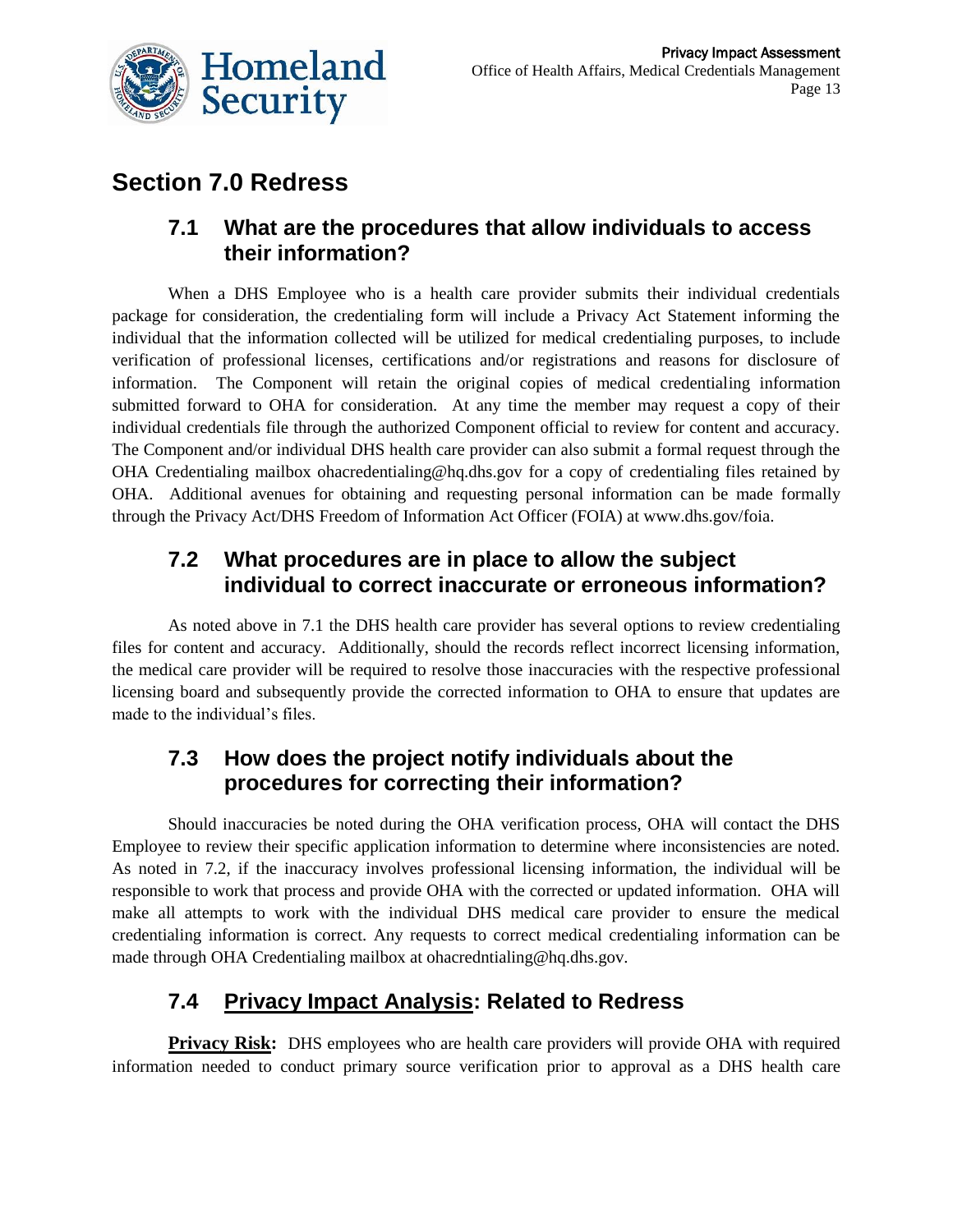

provider. Information obtained from the credentialing form will be transcribed into an OHA credentialing spreadsheet. There is risk that in the transcription process that incorrect information could be entered.

**Mitigation:** As noted in earlier responses for Section 7.0 Redress, initial credentialing information will be obtained from the medical care provider credentialing form. There is a possibility that information is incorrect from that work sheet, or upon transcription to the OHA credentialing spreadsheet. If upon verification of the DHS medical care provider information there are noted inconsistencies, OHA will contact the medical care provider to seek clarification of their information. If the inaccuracy is with the professional licensing board, OHA will request the individual take action to correct the problems and provide OHA with the updated information. OHA will work with the Component and individual DHS medical care providers to ensure that information is current and accurate. If the individual requests a copy of their credentials files a formal request can be submitted to the OHA Credentialing mailbox at [ohacredentialing@hq.dhs.gov.](mailto:ohacredentialing@hq.dhs.gov) Requests for credentialing files by the individual will be logged in and tracked for accountability purposes.

# **Section 8.0 Auditing and Accountability**

### **8.1 How does the project ensure that the information is used in accordance with stated practices in this PIA?**

Designated OHA employees will have "full" access to the Component medical credentialing information; limited users will have "read-only" access. OHA credentialing staff will conduct quarterly audits on information files, review access logs and ensure that should there be a request for any DHS medical care provider information that documentation and all accounts of the transcription are appropriately logged for accountability purposes.

ASHA/CMO or other senior leader may request that the medical credentialing spreadsheet and/or database be queried for specific de-identified information related to the provision of care such as numbers of providers across DHS or Component specific, breakout by types of professionals, whether EMS, MD, PA, NP or RN and to the types of skill sets. No PII would be included in this data search and the information would be for DHS purposes only so as not to compromise any sensitive mission activities.

### **8.2 Describe what privacy training is provided to users either generally or specifically relevant to the project.**

All DHS personnel are required to participate in annual privacy and security awareness training. Users of the OHA medical credentialing database will have training as it relates to data entry and security compliance of the system and to ensure password protection measures are in place and adhered to.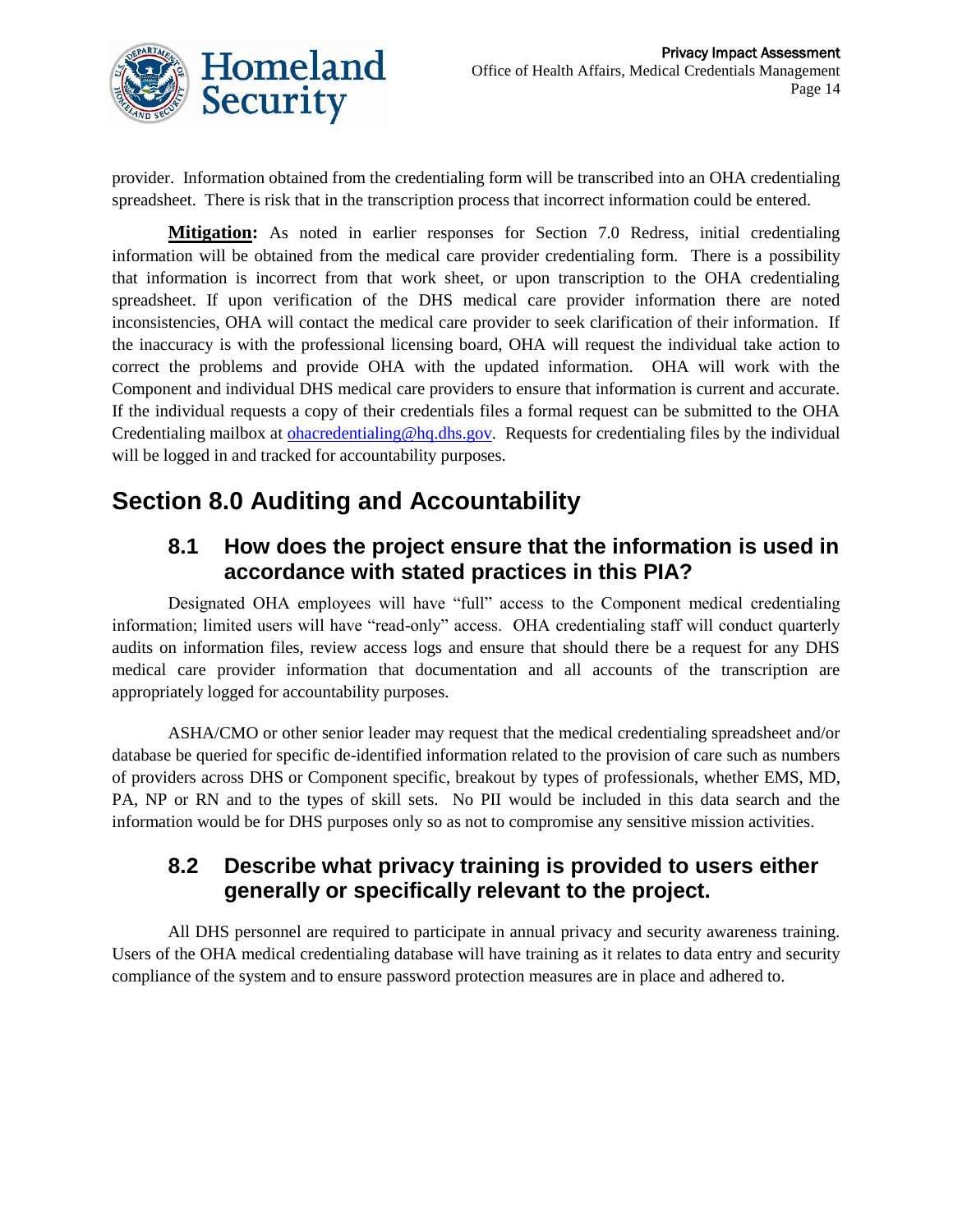

### **8.3 What procedures are in place to determine which users may access the information and how does the project determine who has access?**

Only designated OHA employees responsible for all aspects of the medical credentialing program, to include spreadsheets and/or equivalent database and retained files will be the end-users.

Given DHS health care provider mission requirements to sometimes work across borders and state lines, there may be instances that local state EMS officials inquire about credentials. There is a possibility that state EMS officials may contact OHA to verify whether the DHS health care provider holds a valid DHS credential. The only sharing of information per this request would be for OHA to verify that the DHS health care provider has a valid DHS credential to provide care for, or on behalf of DHS.

### **8.4 How does the project review and approve information sharing agreements, MOUs, new uses of the information, new access to the system by organizations within DHS and outside?**

Not applicable for this system.

# **Responsible Officials**

Michelle D. Adams, Project Manager Department of Homeland Security

# **Approval Signature**

Original signed copy on file with the DHS Privacy Office

Mary Ellen Callahan Chief Privacy Officer Department of Homeland Security